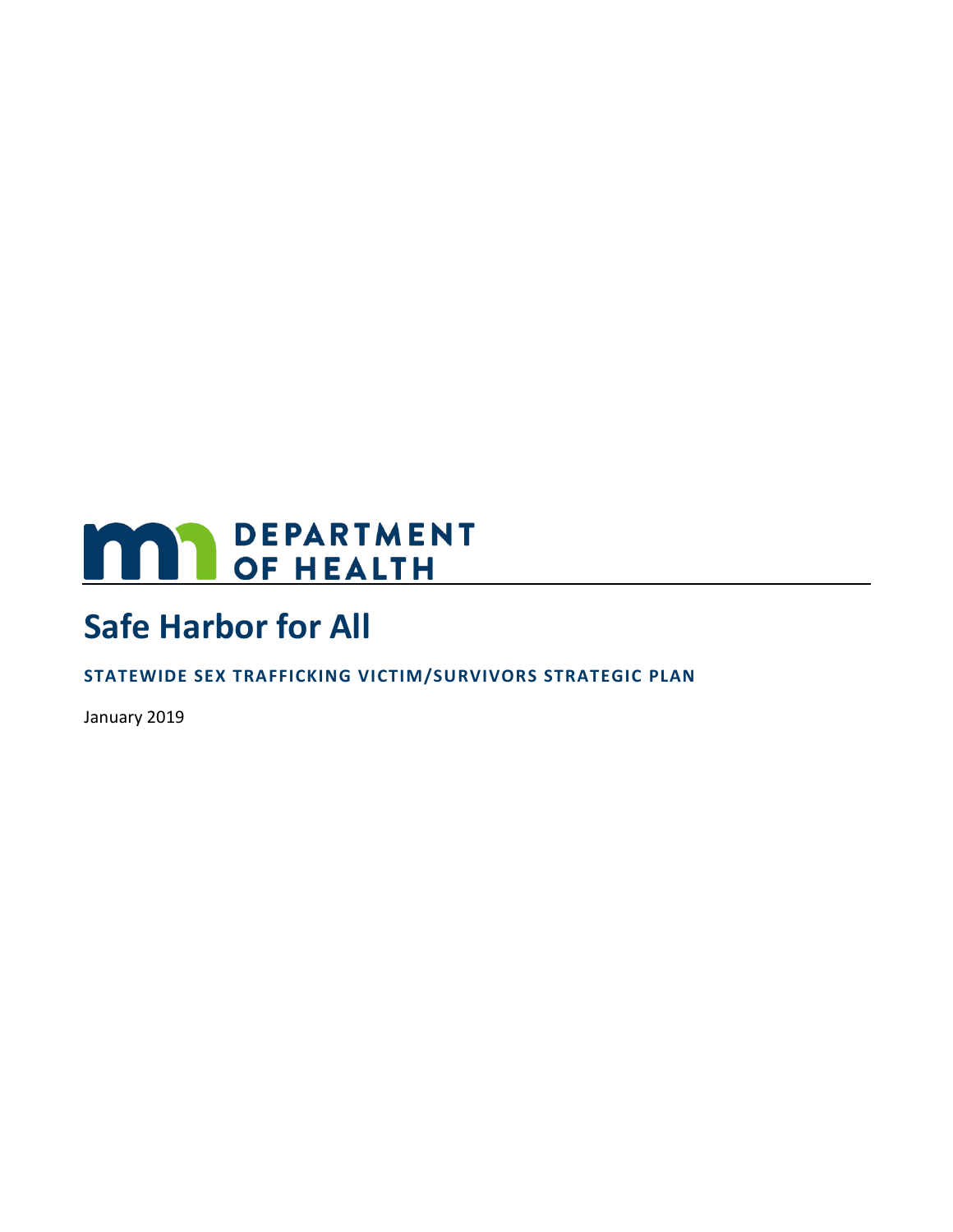**Safe Harbor for All: Statewide Sex Trafficking Victim/Survivors Strategic Plan**

Minnesota Department of Health Safe Harbor, Violence Prevention Unit, Health Promotion and Chronic Disease Division 85 East Seventh Place, PO Box 64882 St. Paul, MN 55164 651-201-5492 [caroline.palmer@state.mn.us](mailto:caroline.palmer@state.mn.us) 651-201-4154 [beatriz.menanteau@state.mm.us](mailto:beatriz.menanteau@state.mm.us) [www.health.state.mn.us](http://www.health.state.mn.us/)

*Upon request, this material will be made available in an alternative format such as large print, Braille or audio recording. Printed on recycled paper.*

As requested by Minnesota Statute 3.197: This report cost approximately \$1,415 to prepare, including staff time, printing and mailing expenses.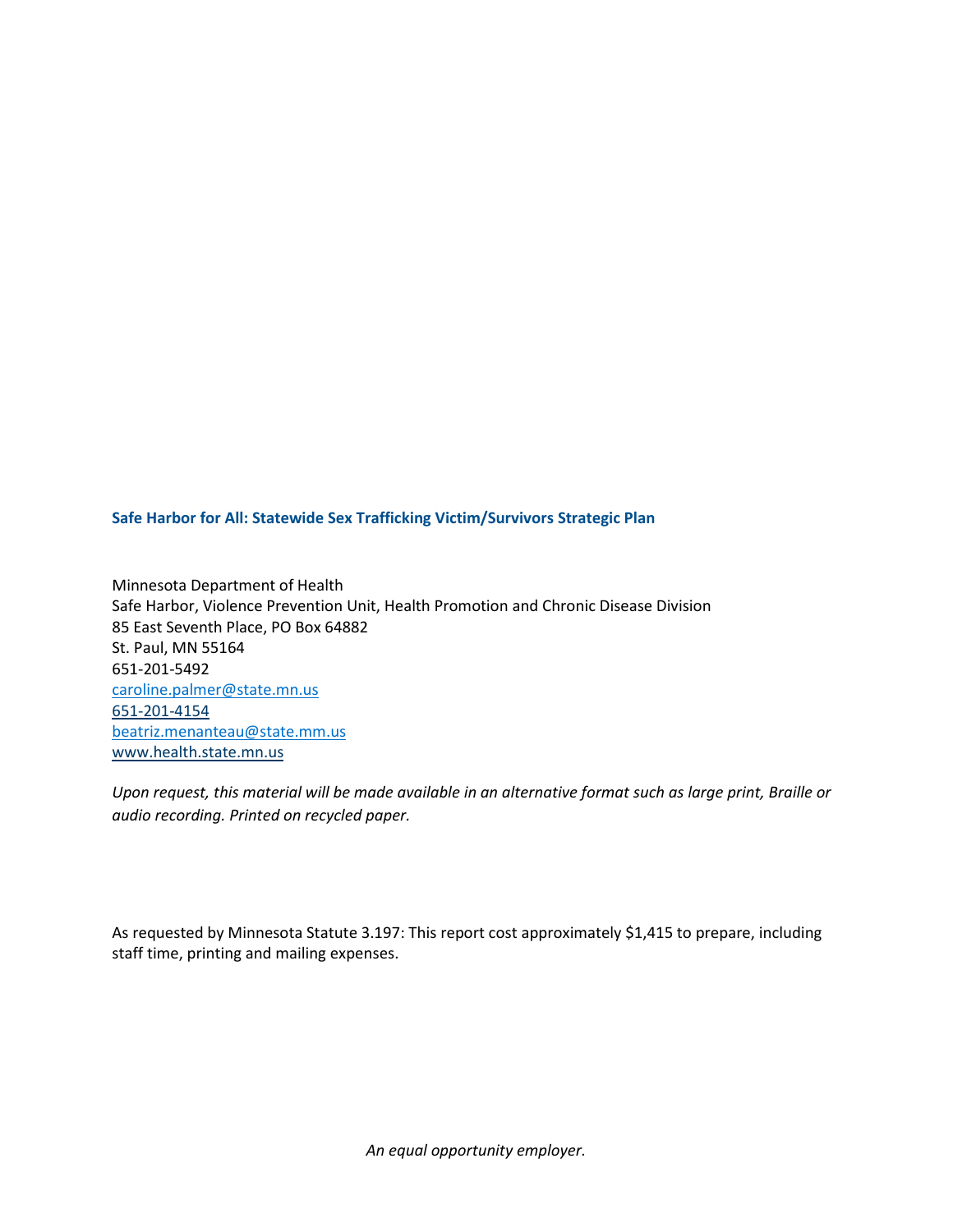

*Protecting , Maintaining and Improving the Health o f All Minnesotan s*

<span id="page-2-0"></span>January 3, 2019

The Honorable Michelle Benson, Chair Health and Human Services Finance and Policy Committee Minnesota Senate 3109 Minnesota Senate Building Saint Paul, MN 55155-1606

The Honorable Warren Limmer, Chair Judiciary and Public Safety Finance and Policy Committee 3221 Minnesota Senate Building Saint Paul, MN 55155-1606

The Honorable Jim Abeler, Chair Human Services Reform Finance and Policy Committee 3215 Minnesota Senate Building Saint Paul, MN 55155-1606

The Honorable Carlos Mariani, Chair Public Safety and Criminal Justice Reform Finance and Policy Division Saint Paul, MN 55155-1606

The Honorable Tina Liebling, Chair Health and Human Services Finance Committee Saint Paul, MN 55155-1606

The Honorable Tony Lourey, Ranking Member Health and Human Services Finance and Policy Committee 2211 Minnesota Senate Building Saint Paul, MN 55155-1606

The Honorable Ron Latz, Ranking Member Judiciary and Public Safety Finance and Policy Committee 2215 Minnesota Senate Building Saint Paul, MN 55155-1606

The Honorable Jeff Hayden, Ranking Member Human Services Reform Finance and Policy Committee 2209 Minnesota Senate Building Saint Paul, MN 55155-1606

The Honorable Joe Schomacker, Ranking Member Health and Human Services Finance Committee Saint Paul, MN 55155-1606

The Honorable Brian Johnson, Ranking Member Public Safety and Criminal Justice Reform Finance and Policy Division Saint Paul, MN 55155-1606

Dear Senators Benson, Abeler, Limmer, Lourey, Hayden and Latz, and Representatives Liebling, Mariani, Schomacker, and Johnson:

Human trafficking is a significant public health and human rights issue in Minnesota. The State has taken considerable initiative to address this crime and the needs of victim/survivors over the past decade. In 2011, the legislature passed the Safe Harbor for Sexually Exploited Youth law with an effective date of 2014. Minnesota is recognized as a leader in the nation for its collaborative response to human trafficking and investment in the Safe Harbor system. In 2017, the legislature directed the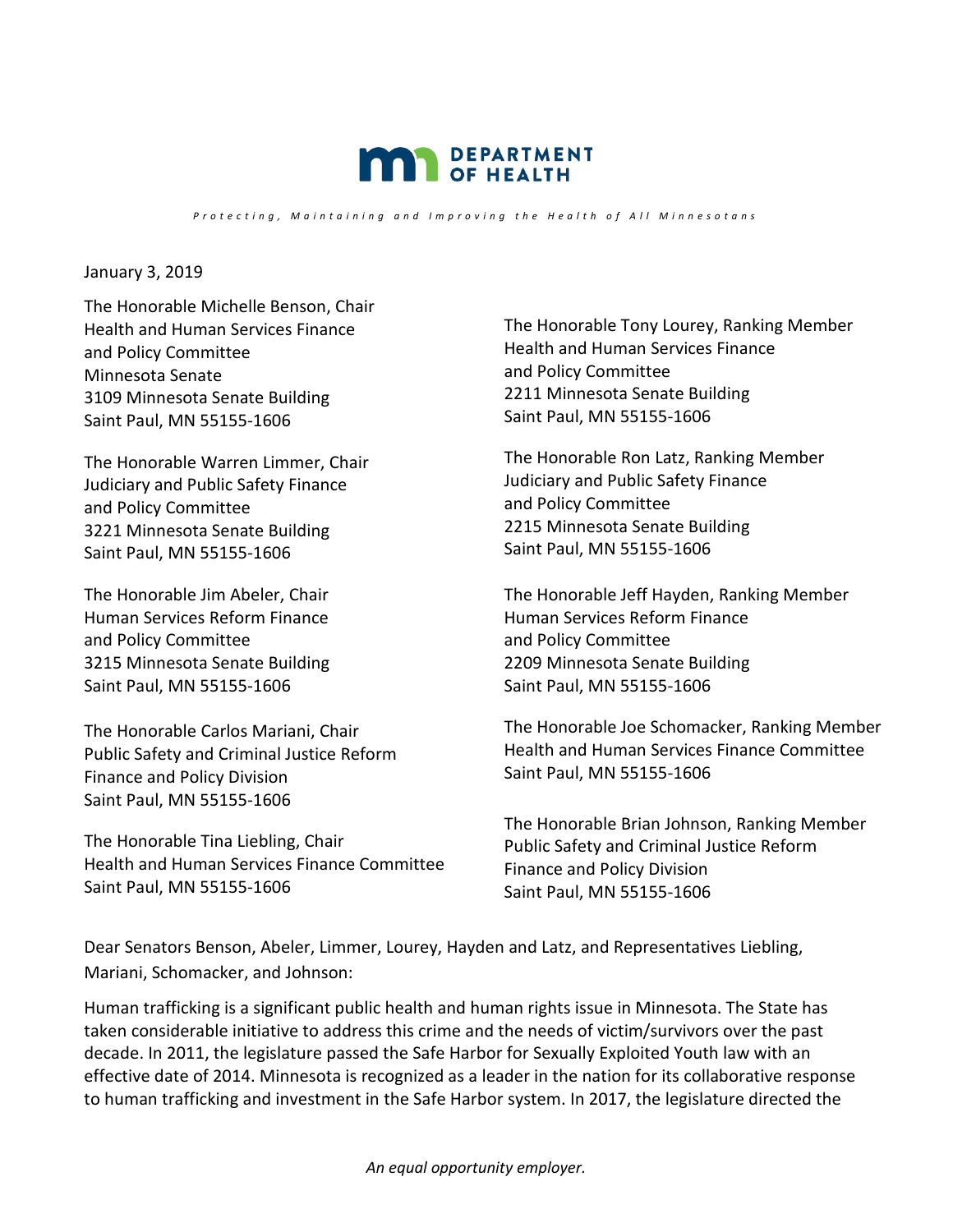Minnesota Department of Health, in consultation with the Minnesota Department of Human Services and Office of Justice Programs in the Minnesota Department of Public Safety, to develop a strategic plan to expand the Safe Harbor system to address the needs of all victim/survivors, regardless of age. This initiative recognizes that the harms of sex trafficking and exploitation extend beyond youth.

Pursuant to Minn. Laws 2017, 1<sup>st</sup> Special Session, chap. 6, art. 10, sec. 145, the Minnesota Department of Health submits the enclosed report, *Safe Harbor for All: Statewide Sex Trafficking Victim/Survivors Strategic Plan.* The "MDH Strategic Plan" draws from legislatively-directed research, findings, and recommendations presented by The Robert J. Jones Urban Research and Outreach-Engagement Center at the University of Minnesota, The Advocates for Human Rights, and Rainbow Research in their resulting report "*Safe Harbor for All: Results from a Strategic Planning Process in Minnesota*. The resulting "MDH Strategic Plan" and the partner's research, findings, and recommendations, represent vital steps towards building health and safety for all Minnesotans.

If you have additional questions or comments, please contact Caroline Palmer, JD, Safe Harbor Program Director (651.201.5492) or Beatriz Menanteau, JD, Violence Prevention Programs Unit Supervisor, Injury & Violence Prevention Section, Minnesota Department of Health (651.201.4154).

Sincerely,

- L'Underle

Jan K. Malcolm Commissioner Minnesota Department of Health P.O. Box 64975 Saint Paul, MN 55164-0975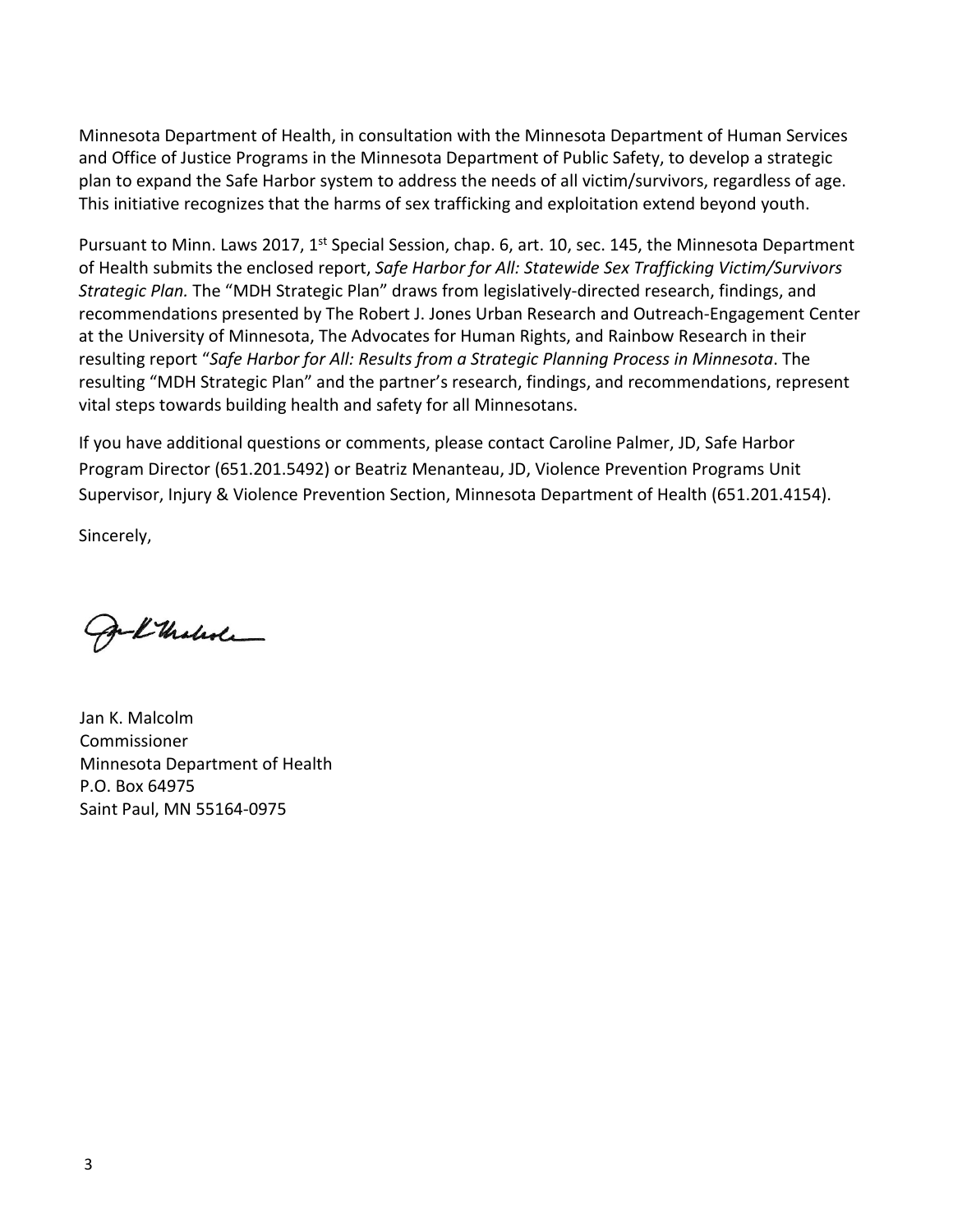## **Contents**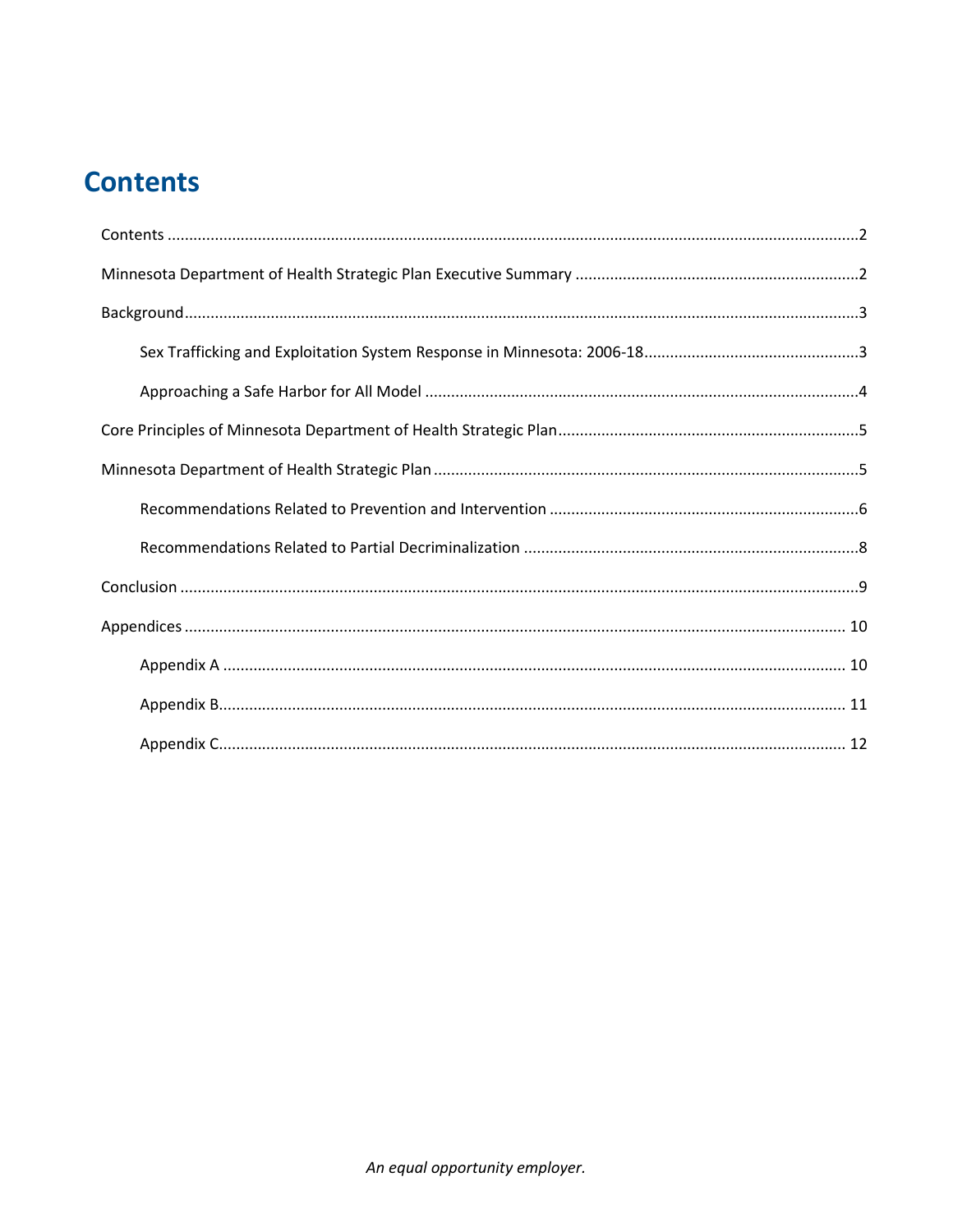# <span id="page-5-0"></span>**Minnesota Department of Health Strategic Plan Executive Summary**

Over the past decade Minnesota's response to sex trafficking and exploitation has developed into a significant statewide effort focused primarily on youth. In 2017, the Minnesota State Legislature, in response to stakeholder requests for an enhanced vision of the Safe Harbor system, directed the Minnesota Department of Health (MDH), in consultation with the Minnesota Department of Human Services (DHS) and Office of Justice Programs (OJP) in the Minnesota Department of Public Safety (DPS), to develop a strategic plan that expands the existing Safe Harbor system to address the needs of all victim/survivors<sup>[1](#page-18-0)</sup> of sex trafficking and exploitation, regardless of age.<sup>[2](#page-18-1)</sup>

MDH, through a competitive process, contracted with The Robert J. Jones Urban Research and Outreach-Engagement Center at the University of Minnesota, The Advocates for Human Rights, and Rainbow Research to design and implement a community engagement process involving stakeholders statewide, including persons most impacted by sexual exploitation and trafficking.

The resulting document, *Safe Harbor for All: Results from a Strategic Planning Process in Minnesota* (hereinafter referred to as *Results from a Strategic Planning Process)*, [3](#page-18-2) represents yet another significant step in Minnesota's comprehensive response to sex trafficking and exploitation, one that has grown extensively over just a decade's time thanks to the active support and engagement of the legislature.

This "MDH Strategic Plan" described herein offers support for the public policy vision of expanding the Safe Harbor response for all victim/survivors of sex trafficking and exploitation while incorporating the expertise of those individuals with lived experience<sup>[4](#page-18-3)</sup> and furthering liability for buyers and exploiters. Further, this "MDH Strategic Plan" addresses the conditions necessary for successful implementation of the recommendations made by the research partners in the *Results from a Strategic Planning Process* report.

The "MDH Strategic Plan" encompasses a multidisciplinary development and implementation process for broadening Safe Harbor protections through robust public health, public safety and human services strategies, expanded supportive services, focused prevention planning, increased training and accountability for all professionals, culturally-responsive and equitable approaches, removal of stigma, and ongoing evaluation of progress. This new process, which must center victim/survivors and other persons with lived experience in the planning, could be similar to the three-year process that led to the development of the No Wrong Door Model (described below), which in turn informed the current statewide Safe Harbor system.

The recommendations outlined in the *Results from a Strategic Planning Process* report are recognized below as part of the "MDH Strategic Plan." The goal of MDH and its consulting partners is to provide guidance for the legislature regarding the creation of an expanded, well-planned multidisciplinary statewide system that considers an array of possible options, as well as unintended consequences, and is ready to meet the needs of victim/survivors from all generations.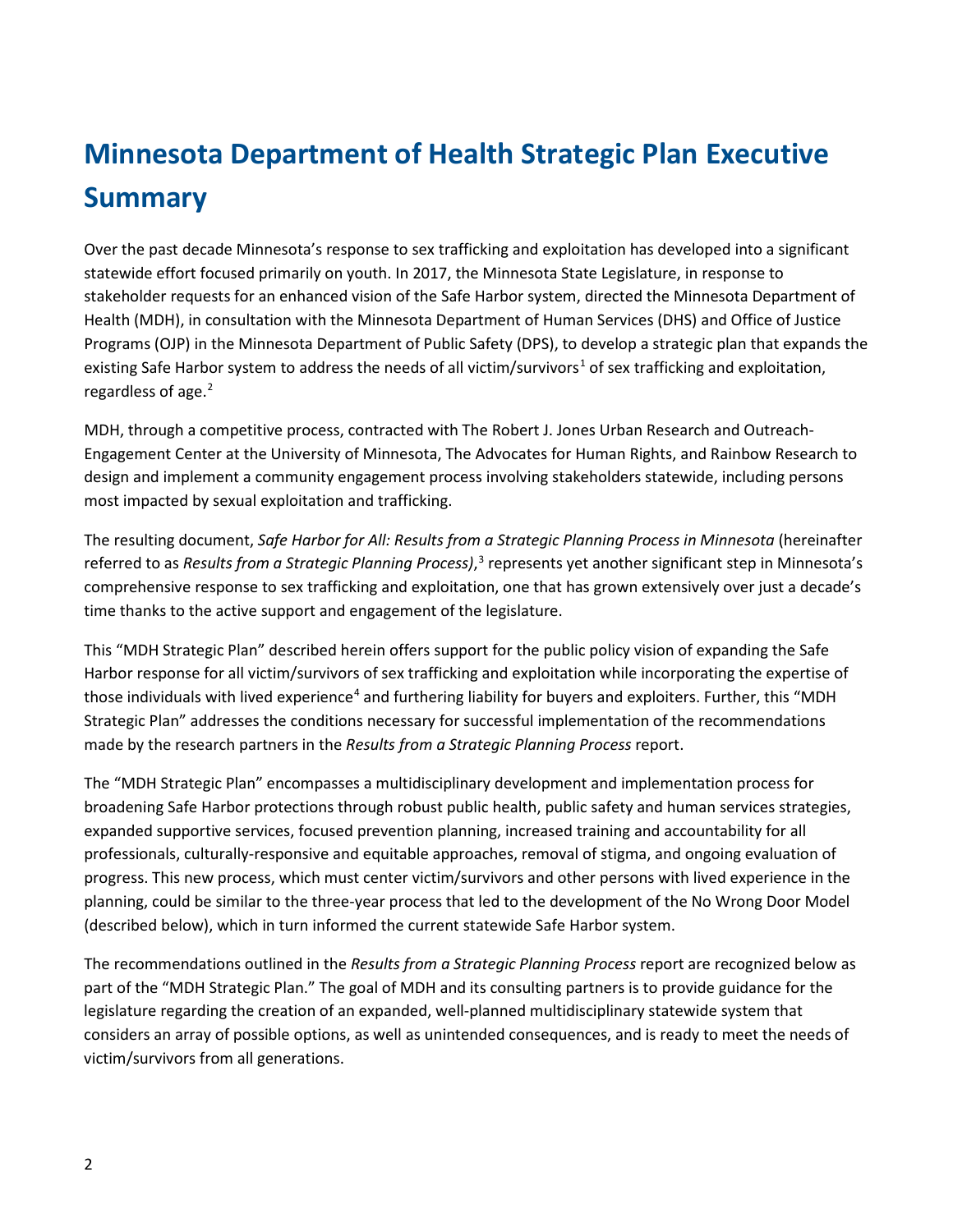## <span id="page-6-0"></span>**Background**

## <span id="page-6-1"></span>**Sex Trafficking and Exploitation System Response in Minnesota: 2006-18**

In 2006 the legislature established the Statewide Human Trafficking Task Force under the auspices of DPS, after anti-trafficking laws were passed in 200[5](#page-18-4).<sup>5</sup> OJP issued its first report to the legislature on human trafficking in 2007 and a year later The Advocates for Human Rights published its *Sex Trafficking Needs Assessment for the*  State of Minnesota.<sup>[6](#page-18-5)</sup> The needs assessment concluded that, "The extent of sex trafficking in Minnesota is difficult to assess due to its clandestine nature and lack of awareness of the issue."[7](#page-18-6)

Over the subsequent three-year period the legislature passed significant changes to the sex trafficking statutes, including increased penalties for trafficking crimes against adults and youth. Additional reports issued by the Minnesota Indian Women's Resource Center and the Minnesota Indian Women's Sexual Assault Coalition highlighted the disproportionate impact of sex trafficking and exploitation on American Indian women and girls in the state. $8$  Another report analyzed the benefits and costs of an improved public policy approach. $9$ 

In 2011, the legislature passed the Safe Harbor for Sexually Exploited Youth law with an effective date of 2014, allowing sufficient time for a statewide multidisciplinary planning process to implement a service delivery model known as No Wrong Door.<sup>[10](#page-18-9)</sup> Also in 2011, the Statewide Human Trafficking Task Force law sunset and its management transitioned from DPS to MDH.

Minnesota has invested approximately \$13.2 million between FY 2014-19 in its Safe Harbor system and is recognized as a national leader for its response. The state's comprehensive approach decriminalizes prostitution offenses for youth under age 18.[11](#page-18-10) In addition, Safe Harbor provides access to trauma-informed, strengths-based and culturally responsive assistance for at-risk, exploited and trafficked youth through age 24.<sup>[12](#page-18-11)</sup> An image in Appendix B illustrates the history of the Safe Harbor program.

Minnesota is the only state in the nation to center its Safe Harbor response in a public health agency, recognizing the public health nature of the issue, prioritizing prevention, and facilitating collaboration with multiple stakeholders. The statewide Safe Harbor Director is housed at MDH. Safe Harbor is coordinated by MDH in partnership with DHS and DPS. MDH, in recognition of the far-reaching impact of trafficking and exploitation, funds regional navigators and community-based service providers statewide and incorporates sex trafficking and exploitation into its prevention strategies.<sup>[13](#page-18-12)</sup> DHS directs the housing, community outreach, child welfare and adult protection response, with its most recent efforts focused on implementing state and federal laws that require a child protection response to all reports of child sex trafficking.<sup>[14](#page-18-13)</sup> DPS funds law enforcement training and the Bureau of Criminal Apprehension (BCA) within DPS leads a statewide trafficking investigation task force.[15](#page-18-14)

In addition, under a grant from the Office for Victims of Crime in the Office of Justice Programs within the United States Department of Justice, MDH and DHS are using federal funds to respond to the often overlapping issues of sex and labor trafficking affecting youth (up to age 24). This grant supports several community-based services and partners with nine of the sovereign tribal nations located in Minnesota.<sup>[16](#page-18-15)</sup>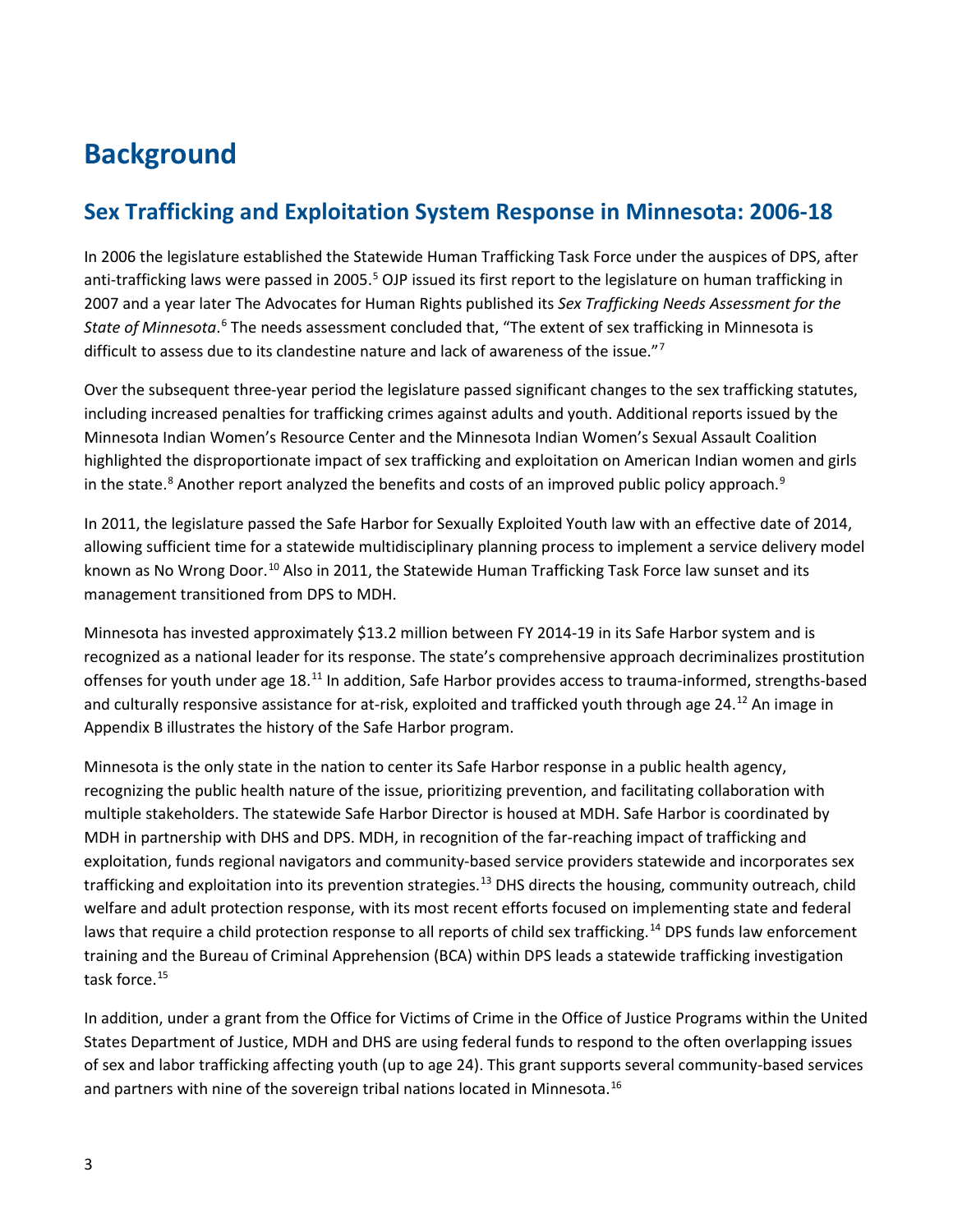In 2017, through legislative funding as well as support from MDH, the Ramsey County Attorney's Office and Minnesota Coalition Against Sexual Assault (MNCASA) published the *Safe Harbor Protocol Guidelines* that now inform the work of multidisciplinary response teams in the state as well as nationally.[17](#page-18-16) MDH currently funds protocol development through five pilot sites trained by MNCASA. All Safe Harbor efforts are evaluated regularly to ensure effectiveness.<sup>[18](#page-18-17)</sup>

Charts in Appendix C show more than 2,500 victim/survivors of sex trafficking and exploitation served through Safe Harbor through October 2018.

### <span id="page-7-0"></span>**Approaching a Safe Harbor for All Model**

Recognizing that the harms of sex trafficking and exploitation are not limited to youth, in 2017 the legislature directed MDH, in consultation with DHS and OJP in DPS, to develop a strategic plan that would expand Safe Harbor services to all victim/survivors, regardless of age.<sup>[19](#page-18-18)</sup>

Through a competitive process, MDH awarded \$67,000 to the Robert J. Jones Urban Research and Outreach-Engagement Center at the University of Minnesota, The Advocates for Human Rights, and Rainbow Research to design and implement a community engagement process involving stakeholders statewide, including those populations most impacted by sexual exploitation and trafficking.

The community engagement process was designed specifically to receive input on how Minnesota should respond to adult victim/survivors of sex trafficking and exploitation. Under the enacting legislation, stakeholders included, but were not limited to, sex trafficking victim/survivors and their family members, statewide crime victim service coalitions, victim service providers, nonprofit organizations, task forces, prosecutors, public defenders, tribal governments, public safety and corrections professionals, public health professionals, and affected community members.<sup>[20](#page-18-19)</sup> In total, 294 stakeholders contributed to help create a comprehensive community engagement process.

The legislature and MDH sought several outcomes through this community engagement process and strategic plan development, including recommendations for the legislature and other systems that address the following areas:

- 1. Prevention and intervention services for adult victim/survivors of sexual exploitation and trafficking.
- 2. The intersections of sex trafficking and exploitation with overt and underlying forces of oppression.
- 3. The impact of criminal liability on individuals engaging in prostitution, including charges of prostitution or other related offenses such as possession of drugs, theft, etc., as well as criminal liability for buyers who purchase individuals for commercial sex. This analysis includes a range of approaches to changing the legal system including "partial decriminalization," which refers to decriminalization for providers of commercial sex.

*Results from a Strategic Planning Process* is the work of the research partners and MDH is basing the recommendations in its strategic plan for the legislature on the partners' findings.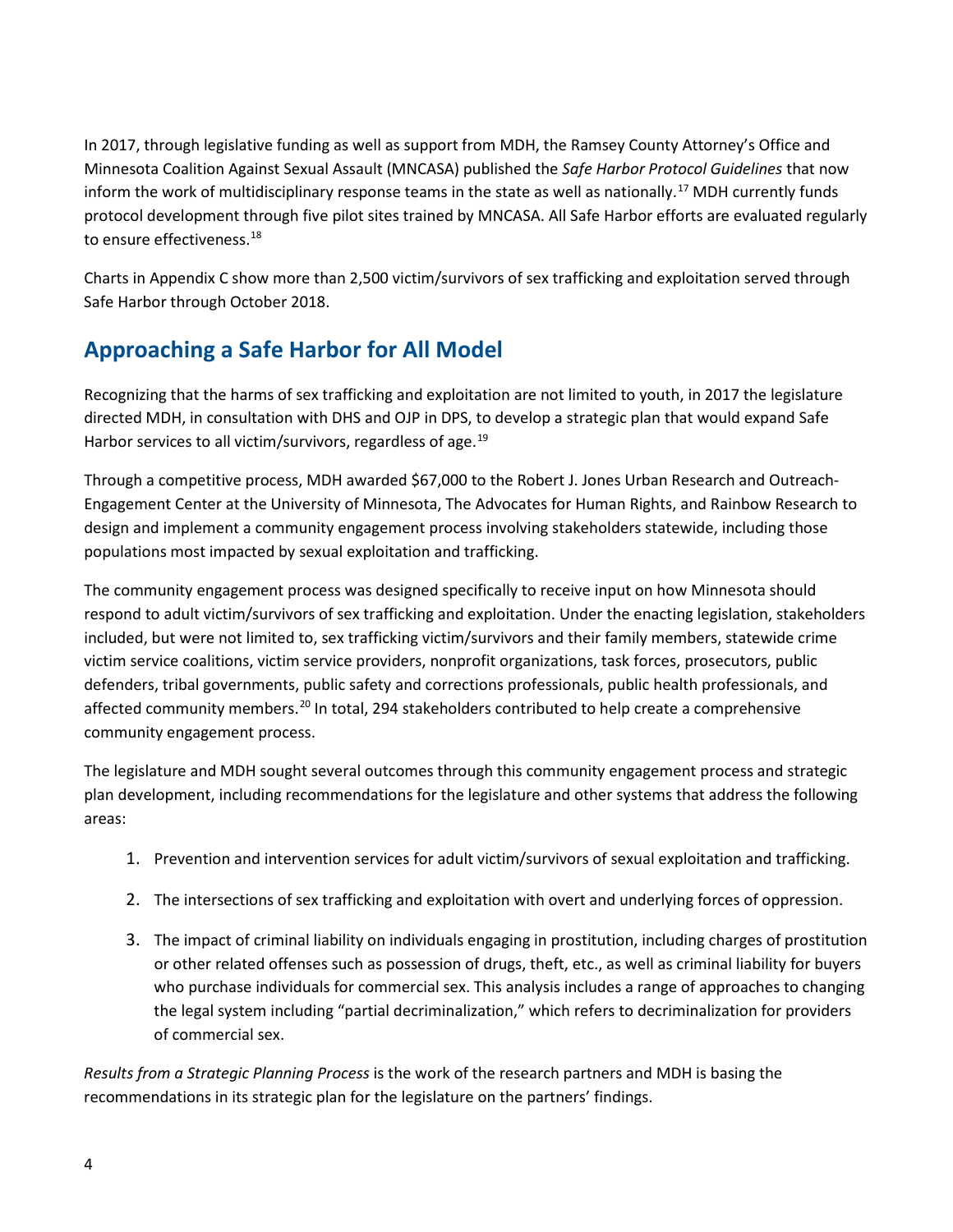# <span id="page-8-0"></span>**Core Principles of Minnesota Department of Health Strategic Plan**

The "MDH Strategic Plan" is driven by several core principles. First, the three lead state agencies (MDH, DHS and DPS) agree with the research partners that persons with lived experience, representing all genders, must play a central role in any planning process, as stated in Recommendation 1 of *Results from a Strategic Planning Process*. Further, the Safe Harbor system has focused primarily on the needs of women and girls but must also grow to become more robust in its supports for men and boys as well as individuals who are lesbian, gay, bisexual, transgender, or gender nonconforming.

Second, this plan balances prevention and intervention approaches while focusing on removing the societal conditions such as racism, sexism, heterosexism and economic disparity that enable trafficking and exploitation to flourish. Significant shifts within systems and as well as in broader cultural attitudes are necessary to change engrained perspectives, remove stigma, prioritize prevention, advance health equity, integrate harm reduction strategies, avoid unintended negative consequences when possible, meaningfully implement cultural responsivity, and engender a more welcoming response to all victim/survivors and other individuals with lived experience, regardless of their circumstances.

Finally, the plan affirms the sovereignty of the 11 tribal nations located in Minnesota by funding development and implementation of plans by and for American Indians, in agreement with Recommendations 13 through 15 of *Results from a Strategic Planning Process.* Efforts must address the historic and continuing disproportionate impact of system practices on American Indians as well as other racial or cultural groups in the state.

In the event the legislature decides to move forward with a development and implementation process for an expanded Safe Harbor system that integrates progressive prevention and intervention tactics, or goes even a step further to explore partial decriminalization policies, then MDH suggests the steps described below.

## <span id="page-8-1"></span>**Minnesota Department of Health Strategic Plan**

In preparing this strategic plan, MDH is guided by the comprehensive and well-informed set of recommendations from the *Results from a Strategic Planning Process* report. There are some recommendations that flow naturally from the work that has already been done in Minnesota, and there are others that represent a significant shift in policy that will be up to the legislature to decide, specifically, partial decriminalization of prostitution crimes.

The strategic plan includes recommendations on a planning and implementation process for expanding the Safe Harbor system that: (1) integrates progressive prevention and intervention tactics, and (2) outlines the necessary framework for planning of supports and system changes should Minnesota move toward an approach that includes partial decriminalization. All efforts should be supported by rigorous evaluation as noted in Recommendation 19 of *Results from a Strategic Planning Process*.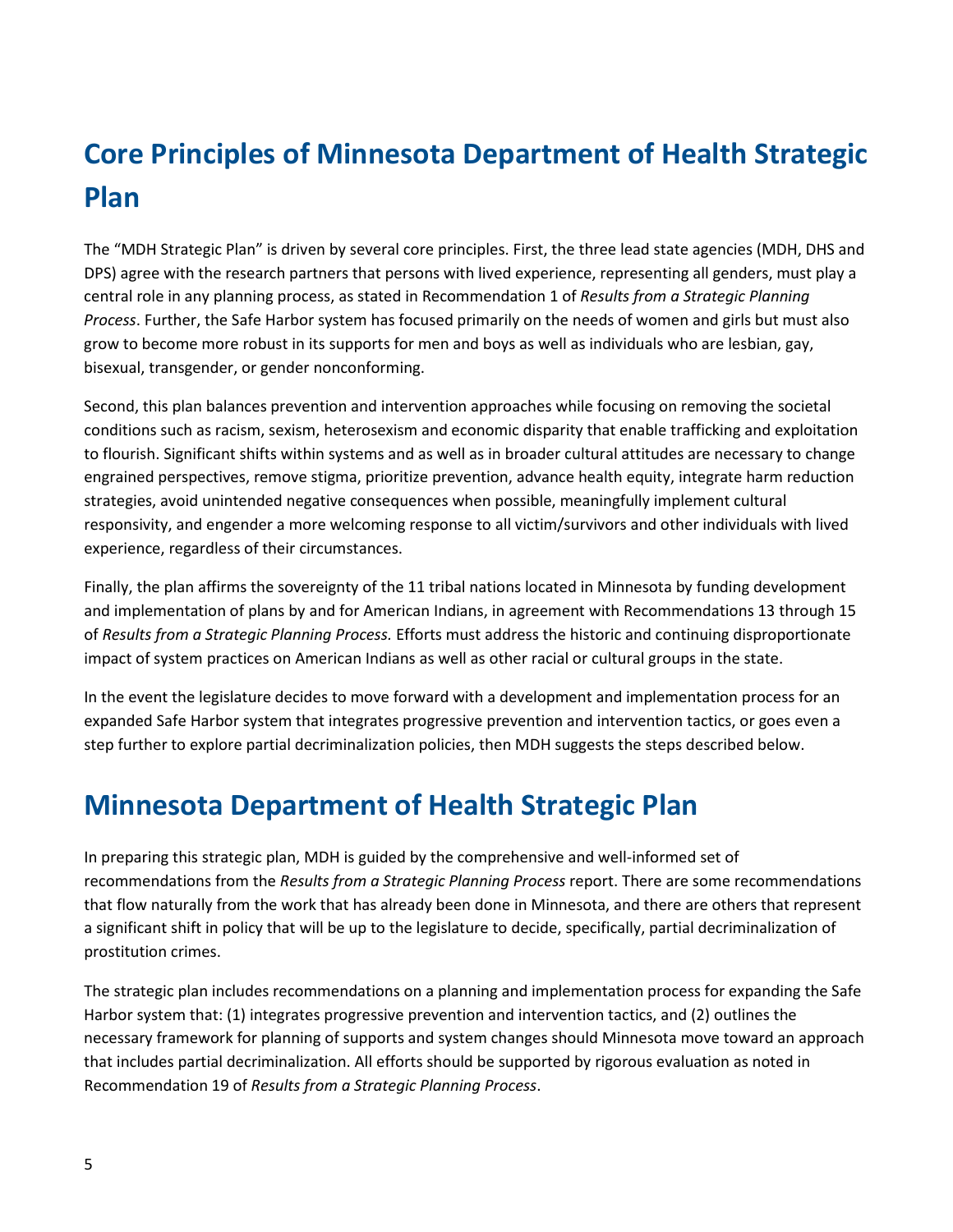#### <span id="page-9-0"></span>**Recommendations Related to Prevention and Intervention**

The *Results from a Strategic Planning Process* report sets forth several recommendations encompassing resource development and policy reform, which MDH, in consultation with DHS and OJP, embrace. These recommendations have been consolidated below as part of the "MDH Strategic Plan" and reflect the following shared goals:

#### **Image of Shared Goals in Strategic Planning Process and Strategic Plan Described in Recommendations**

| Centering<br>victim/survivors and all<br>persons with lived<br>experience |                                                                       | Developing robust public<br>safety, public health and<br>human services<br>responses |                                                                 |                                         | <b>Expanding supportive</b><br>services |                 |  |  |
|---------------------------------------------------------------------------|-----------------------------------------------------------------------|--------------------------------------------------------------------------------------|-----------------------------------------------------------------|-----------------------------------------|-----------------------------------------|-----------------|--|--|
| <b>Prioritizing prevention</b>                                            |                                                                       |                                                                                      | Increasing training and<br>accountability in all<br>disciplines |                                         |                                         | Removing stigma |  |  |
|                                                                           | <b>Advancing culturally</b><br>responsive and equitable<br>approaches |                                                                                      |                                                                 | <b>Supporting ongoing</b><br>evaluation |                                         |                 |  |  |

The recommendations described below, if adopted by the legislature, have the potential to enhance the statewide Safe Harbor system, increase participation by a wider range of stakeholders in policy reform, and further strengthen collaboration within the existing multidisciplinary response.

The prevention and intervention aspects of an enhanced state response, if pursued by the legislature, should include the following approaches:

1. **Funding:** Funding for a planning process for adults similar to the planning process that resulted in the No Wrong Door Model (without reducing existing resources for youth). The planning process should focus on removing age limits for services, increased housing and community-based supports that meet the specific needs of adults who are victim/survivors or have other lived experience. All efforts should support a fully-integrated statewide prevention plan. (See Recommendations 10 through 12 of *Results from a Strategic Planning Process.*)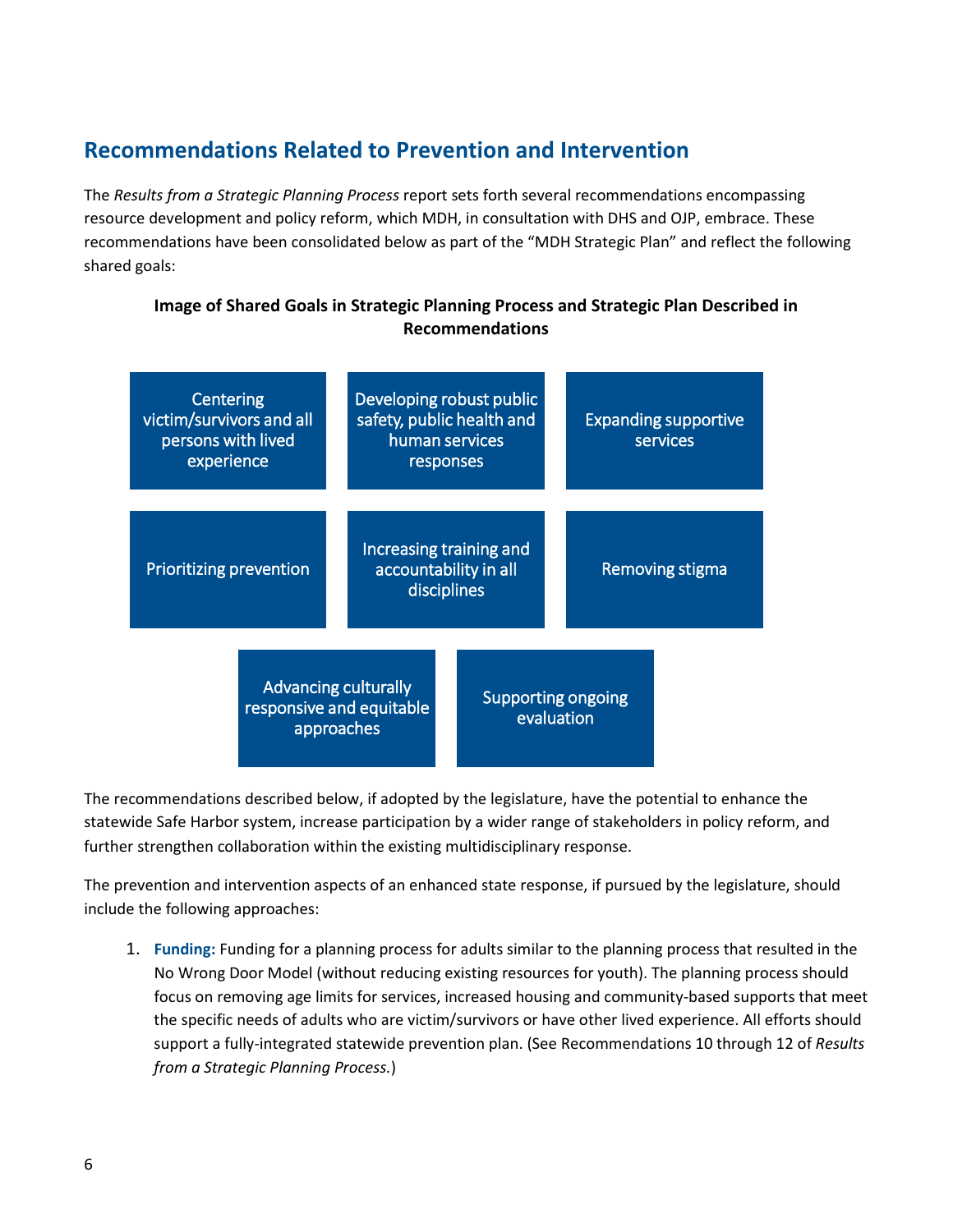- 2. **Terminology:** Removal of the terms "prostitute" and "patron" from Minnesota statutes. This step will require extensive revision of the definition and sentencing statutes for sex trafficking, along with several other areas of the statutes that reference this crime. MDH does not recommend any specific replacement terminology at this time in recognition that new language should be developed through an inclusive process involving input from victim/survivors and other individuals with lived experience, as well as representatives from different disciplines who engage with the practical application of the laws. (See Recommendation 2 of *Results from a Strategic Planning Process*.)
- 3. **Added Avenues of Redress:** Improve access to new and existing approaches that reduce the collateral consequences of having a criminal record for victim/survivors of sex trafficking and exploitation. Suggested approaches include:
	- a. Expanding affirmative defenses for criminal acts resulting from being a sex trafficking victim;<sup>[21](#page-18-20)</sup>
	- b. Improving access to expungement remedies for sealing court records as provided in Minnesota Statute Chapter 609A (including waiver of petition filing fees for victim/survivors and consolidation of multiple expungement petitions from different jurisdictions to eliminate need for several court filings and appearances);
	- c. Passing "vacatur" statutes to remove criminal records of victim/survivors;<sup>[22](#page-18-21)</sup> and
	- d. Using diversion options on a limited basis.

These approaches can assist victim/survivors in alleviating barriers to employment, housing and other needs that support stability. (See Recommendation 9 of *Results from a Strategic Planning Process.*)

- 4. **Agency Self-Examination:** Review of harmful policies and practices by state agencies and other institutions, particularly those that create disproportionate impacts for specific populations. This may require temporary funding for the agencies and institutions charged with review. The partners' research identifies several policies within the criminal justice and child protection systems with historic and current implications for victim/survivors as well as their families. MDH encourages all relevant agencies in state, county, local and tribal governments to engage in auditing processes with internal and external stakeholders with the goal of creating more equitable policies and practices. (See Recommendation 17 of *Results from a Strategic Planning Process*.)
- 5. **Accountability Measures:** Develop and fund accountability measures for the criminal justice system (law enforcement, prosecutors, public defenders, courts, corrections, probation) as well as the child welfare and other human services systems. The report from the research partners identifies several areas of need for "checks" on the system response including clear complaint processes, opportunities for advocacy and legal representation when victim/survivors and other persons with lived experience engage with systems, and meaningful responses that not only recognize when ethical and legal obligations have not been met but also support reform of the status quo. (See Recommendations 17 and 18 of *Results from a Strategic Planning Process*.)
- 6. **Fund Training:** Fund ongoing, comprehensive and multidisciplinary training for professionals in the system and community-based response networks. This includes training about the needs of victim/survivors and other persons with lived experience as well as investigative and prosecution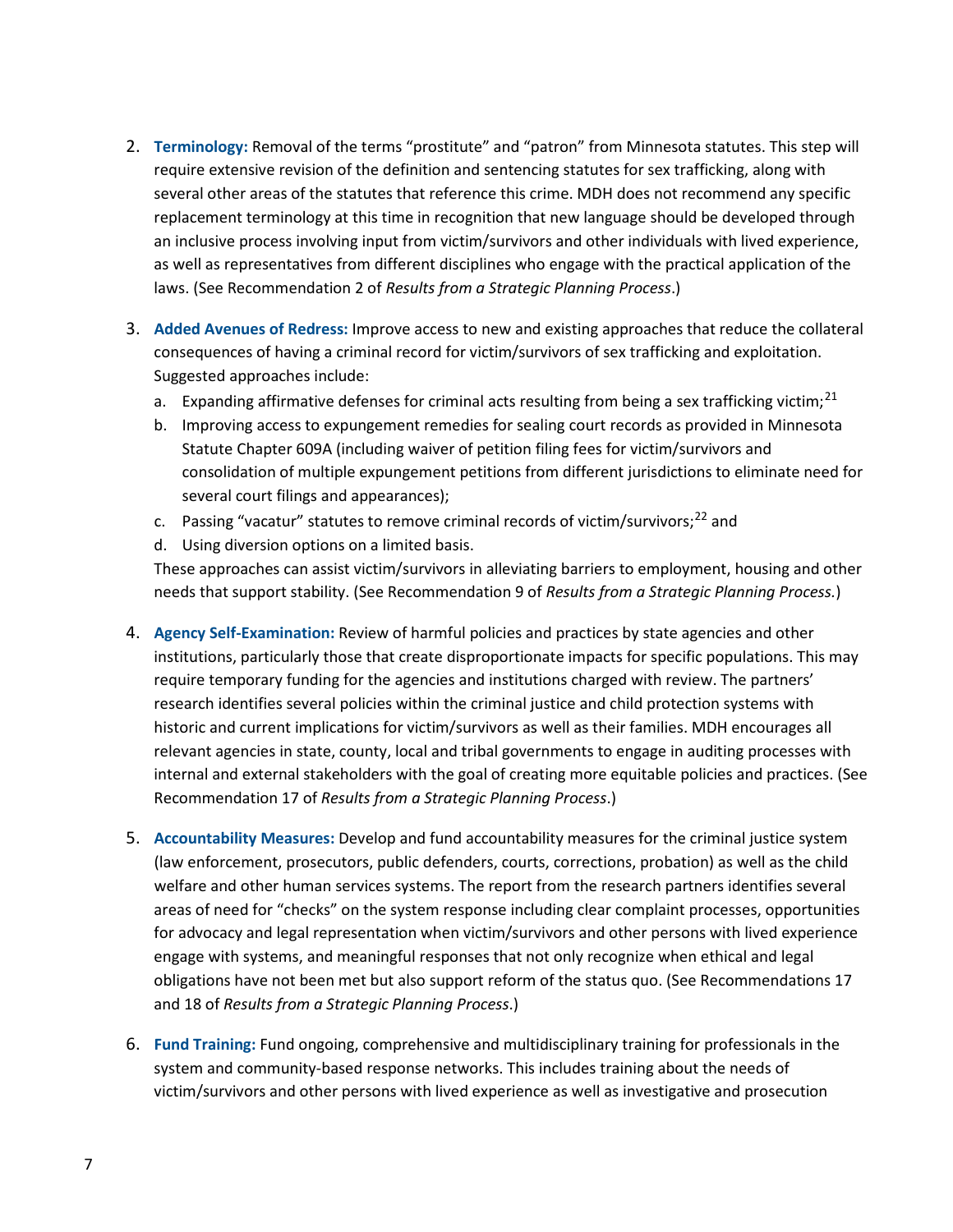approaches that are victim-centered, trauma-informed and culturally inclusive. Protocol development across systems is necessary to improve response, as are multijurisdictional agreements between state, local and tribal governments. (See Recommendation 16 of *Results from a Strategic Planning Process*.)

#### <span id="page-11-0"></span>**Recommendations Related to Partial Decriminalization**

Should the legislature decide to expand the Safe Harbor system by pursuing partial decriminalization, efforts should build upon the needs assessment provided in the *Results from a Strategic Planning Process* report and employ the following approaches:

#### **Image Showing Approaches Related to Partial Decriminalization Described in Recommendations**



1. **Planning Process:** Direct stakeholders to engage in an appropriately organized and funded planning process to weigh partial decriminalization of prostitution offenses for the individual being bought or sold and the necessary government and community system supports. A well-considered process will be multi-year and multidisciplinary and must examine the benefits as well as the negative unintended consequences addressed in the report from the research partners. It also must examine how a variety of sectors will play a role and what funding will be needed to build a comprehensive response to exploited and trafficked victim/survivors. Finally, it must acknowledge and value the contributions of persons with lived experience who contributed their perspectives to the report and support their continued engagement in the development of any policy changes addressing partial decriminalization. (See Recommendation 5 of *Results from a Strategic Planning Process*.)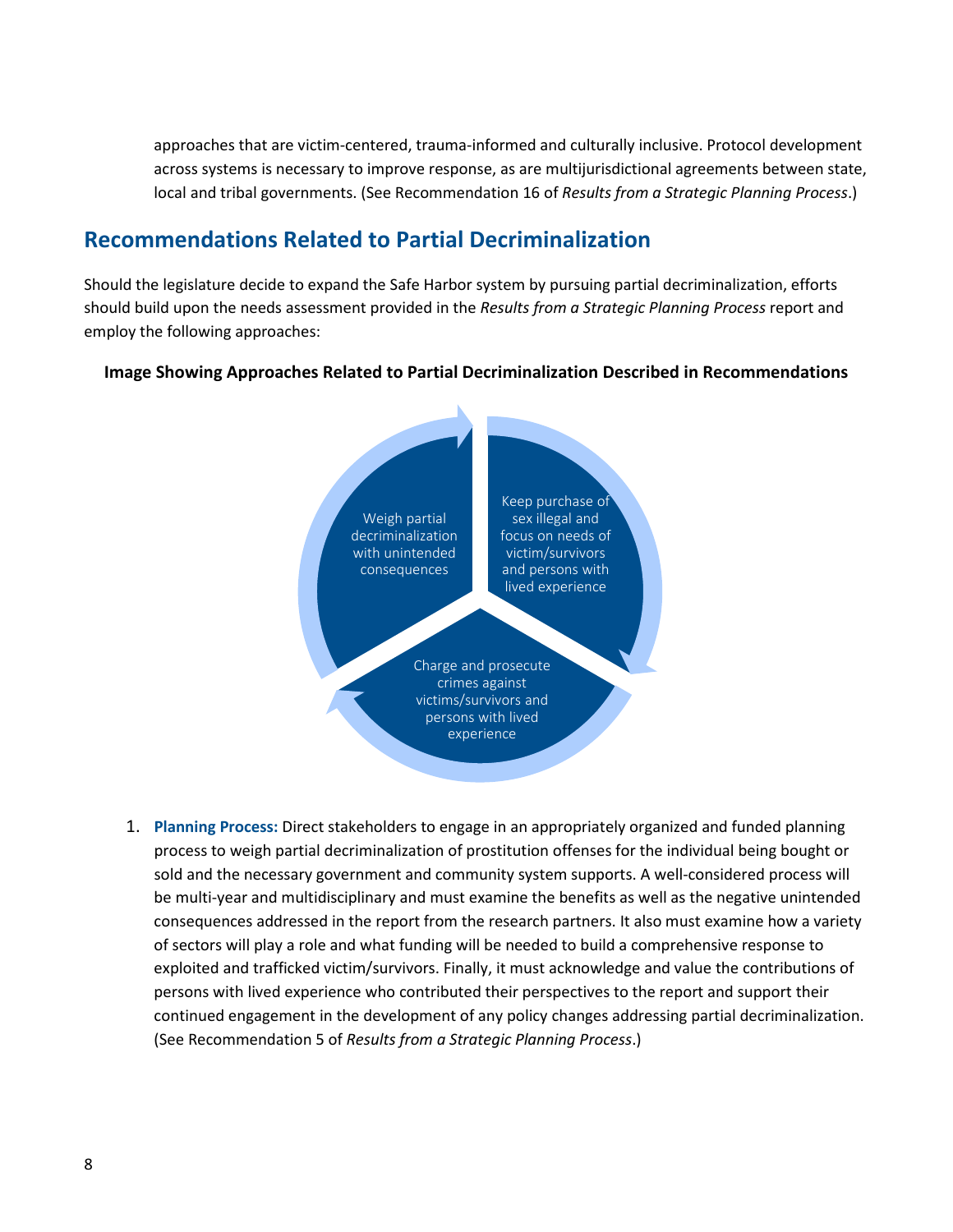- 2. **Criminal Penalties:** Maintain penalties for sex trafficking offenses. In addition, keep purchase of sex illegal (including related offenses such as running a brothel, solicitation of a minor, etc.) and continue to focus on the needs of trafficking victim/survivors. (See Recommendations 6 and 7 of *Results from a Strategic Planning Process*.)
- 3. **Continued Support of Safe Harbor for Youth:** Keep building the Safe Harbor for Youth system approach through increased funding and broader service provision statewide in recognition that availability of supports and services prior to turning 18 may help more individuals separate from continued exploitation into adulthood.
- 4. **Increased Protections:** Focus on charging and prosecuting crimes perpetrated against victim/survivors of trafficking and exploitation or persons with lived experience. This approach includes comprehensive evaluation of laws that disproportionately affect exploited individuals, including those who have engaged in survival sex. Working together, service providers, law enforcement, prosecutors and judges can help determine when and how arrests, charges and convictions can be re-directed instead toward services and other supports. (See Recommendations 6 and 7 of *Results from a Strategic Planning Process*.)

## <span id="page-12-0"></span>**Conclusion**

The Minnesota State Legislature set forth a bold vision to explore the expansion of Safe Harbor for All. MDH responded to this vision by contracting with The Urban Research and Outreach-Engagement Center at the University of Minnesota, The Advocates for Human Rights, and Rainbow Research who designed and implemented a community engagement process involving stakeholders statewide, including those populations most impacted by sexual exploitation and trafficking. This comprehensive and ground-breaking statecommissioned report is unlike any other in the nation, placing Minnesota, once again, in a leadership role on the research and policy of preventing sex trafficking and exploitation.

The "MDH Strategic Plan" synthesizes the findings and recommendations of the research partners and promotes action steps. MDH describes expanded prevention and intervention approaches that the legislature can act on immediately to reduce the burden of criminalization. Further, if the state decides to pursue potential adoption of a partial decriminalization model, MDH promotes long-term collaboration and careful consideration by multiple disciplines. Now that the "MDH Strategic Plan," as well as the *Results from a Strategic Planning Process*  report are complete, the department looks forward to continued engagement with all stakeholders through what will surely be an intensive statewide development and implementation process. We all share the goal of ensuring positive health and safety outcomes for individuals and communities impacted by trafficking and exploitation.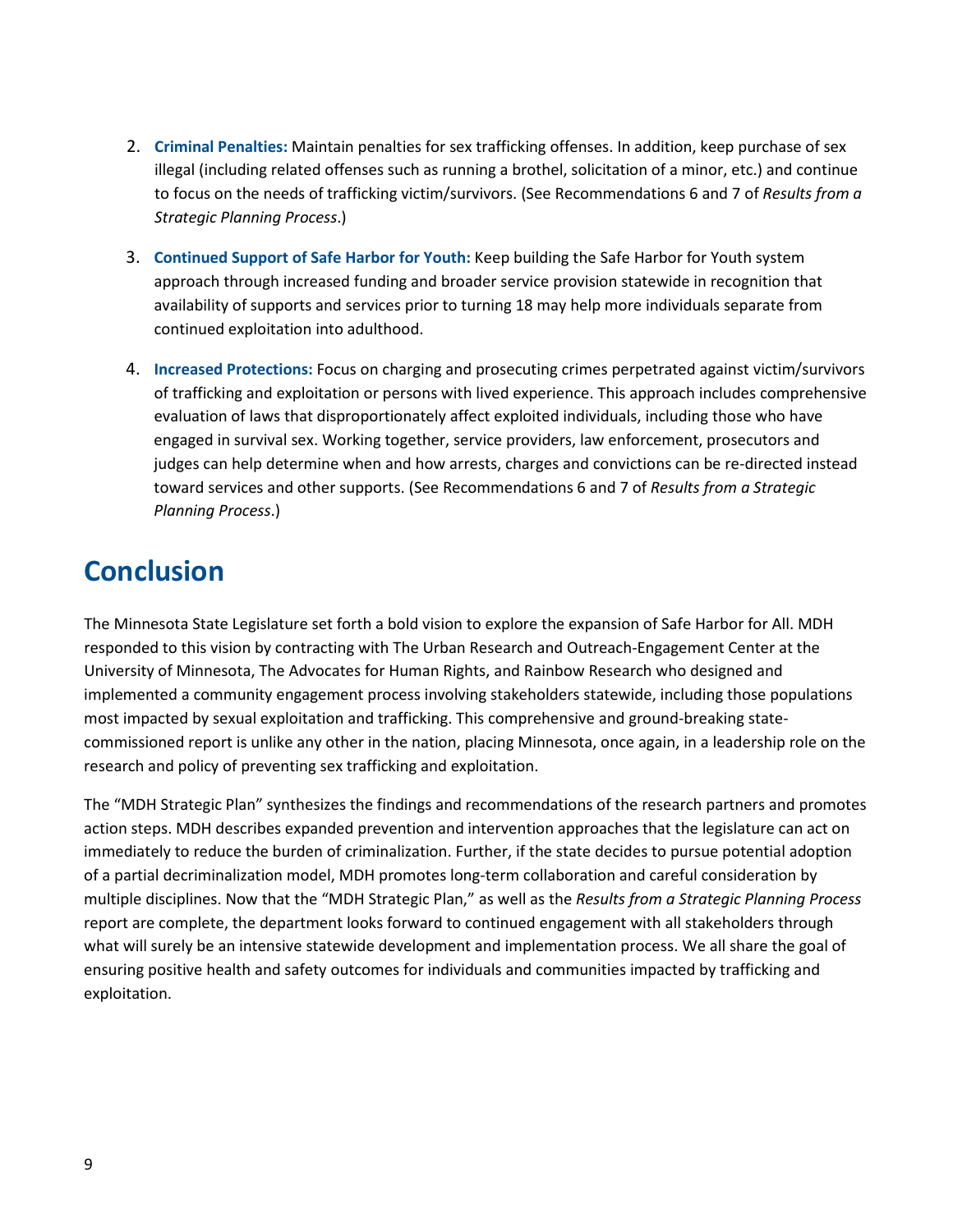## <span id="page-13-0"></span>**Appendices**

## <span id="page-13-1"></span>**Appendix A**

#### **2017 MN Session Laws**

#### **Chapter 6, Article 10, Health Department sec. 145.**

SAFE HARBOR FOR ALL: STATEWIDE SEX TRAFFICKING VICTIMS STRATEGIC PLAN.

(a) By October 1, 2018, the commissioner of health, in consultation with the commissioners of public safety and human services, shall adopt a comprehensive strategic plan to address the needs of sex trafficking victims statewide.

(b) The commissioner of health shall issue a request for proposals to select an organization to develop the comprehensive strategic plan. The selected organization shall seek recommendations from professionals, community members, and stakeholders from across the state, with an emphasis on the communities most impacted by sex trafficking. At a minimum, the selected organization must seek input from the following groups: sex trafficking survivors and their family members, statewide crime victim services coalitions, victim services providers, nonprofit organizations, task forces, prosecutors, public defenders, tribal governments, public safety and corrections professionals, public health professionals, human services professionals, and impacted community members. The strategic plan shall include recommendations regarding the expansion of Minnesota's Safe Harbor Law to adult victims of sex trafficking.

(c) By January 15, 2019, the commissioner of health shall report to the chairs and ranking minority members of the legislative committees with jurisdiction over health and human services and criminal justice finance and policy on developing the statewide strategic plan, including recommendations for additional legislation and funding.

(d) As used in this section, "sex trafficking victim" has the meaning given in Minnesota Statutes, section 609.321, subdivision 7b.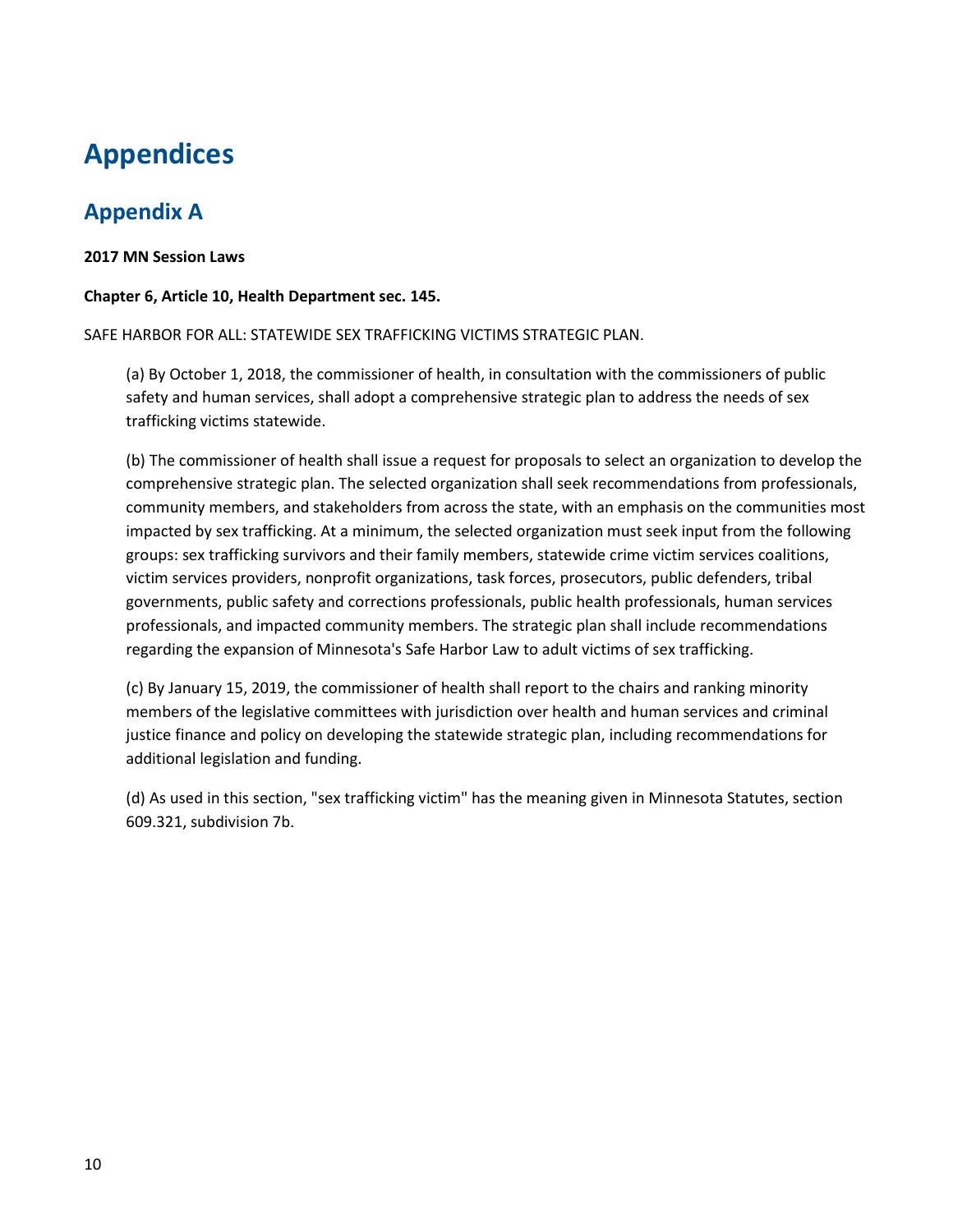#### <span id="page-14-0"></span>**Appendix B**

**Chart Showing Stages of Safe Harbor History Described in Background Section of Strategic Plan**

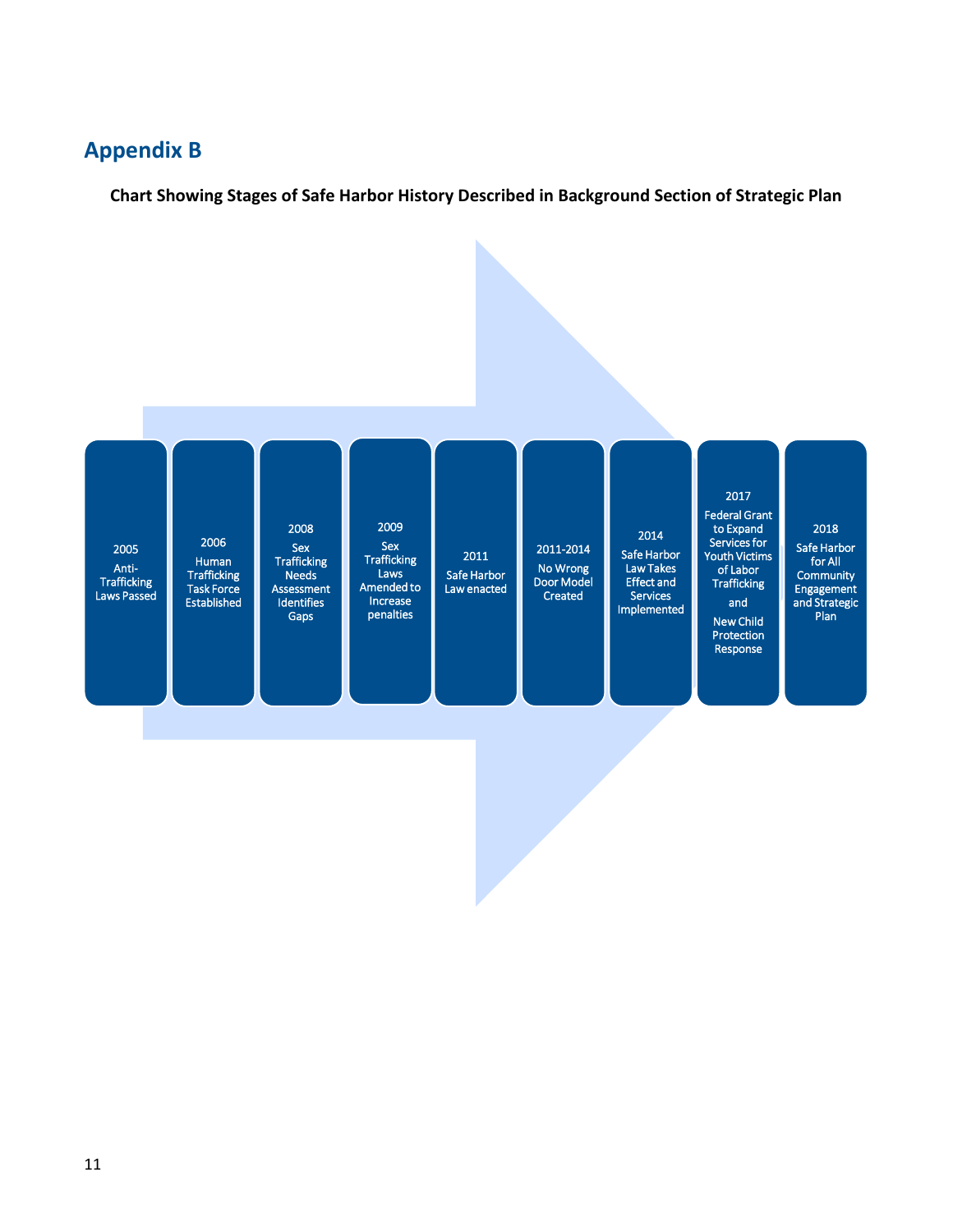## <span id="page-15-0"></span>**Appendix C**

#### **Number of victim/survivors of sex trafficking and exploitation served through Safe Harbor through October 2018**

Total number of unique clients served since 1/1/2015: 2086

The following tables and charts explore the number of client enrollments between 1/1/2015 and 10/31/2018. Safe Harbor clients often leave and then reenter Safe Harbor programs over the course of their Safe Harbor eligibility. Clients may also enter multiple forms of programming between Safe Harbor Regional Navigators, Supportive Services, and Housing. The data below reflects this in that total client enrollments year over year are higher than total unique clients tracked in Apricot, the Minnesota-funded Safe Harbor Data tracking system. The data listed below controls for duplication if a client enters the same type of program (Regional Navigator, Supportive Service, or Housing) within a single quarter, but allows for duplication if the client enters different types of programs within a single quarter or reenters the same type of programming between quarters. Client enrollment counts are not analogous to counts of clients served since clients may remain in services with the same agency and program between quarters and years.

Note: Client data for 2018, Quarter 4 includes counts through October 31<sup>st</sup>, 2018.

#### **Table 1: Client Enrollments by Year and Quarter**

|                    |     |     |     |       | Grand |
|--------------------|-----|-----|-----|-------|-------|
|                    | Q1  | Q2  | Q3  | Q4    | Total |
| 2015               | 25  | 50  | 264 | -98   | 437   |
| 2016               | 209 | 167 | 199 | 172   | 747   |
| 2017               | 196 | 221 | 95  | 239   | 751   |
| 2018               | 197 | 206 | 180 | 29    | 612   |
| <b>Grand Total</b> | 627 | 644 | 738 | - 538 | 2547  |

**\*Note:** Clients may re-enroll across quarters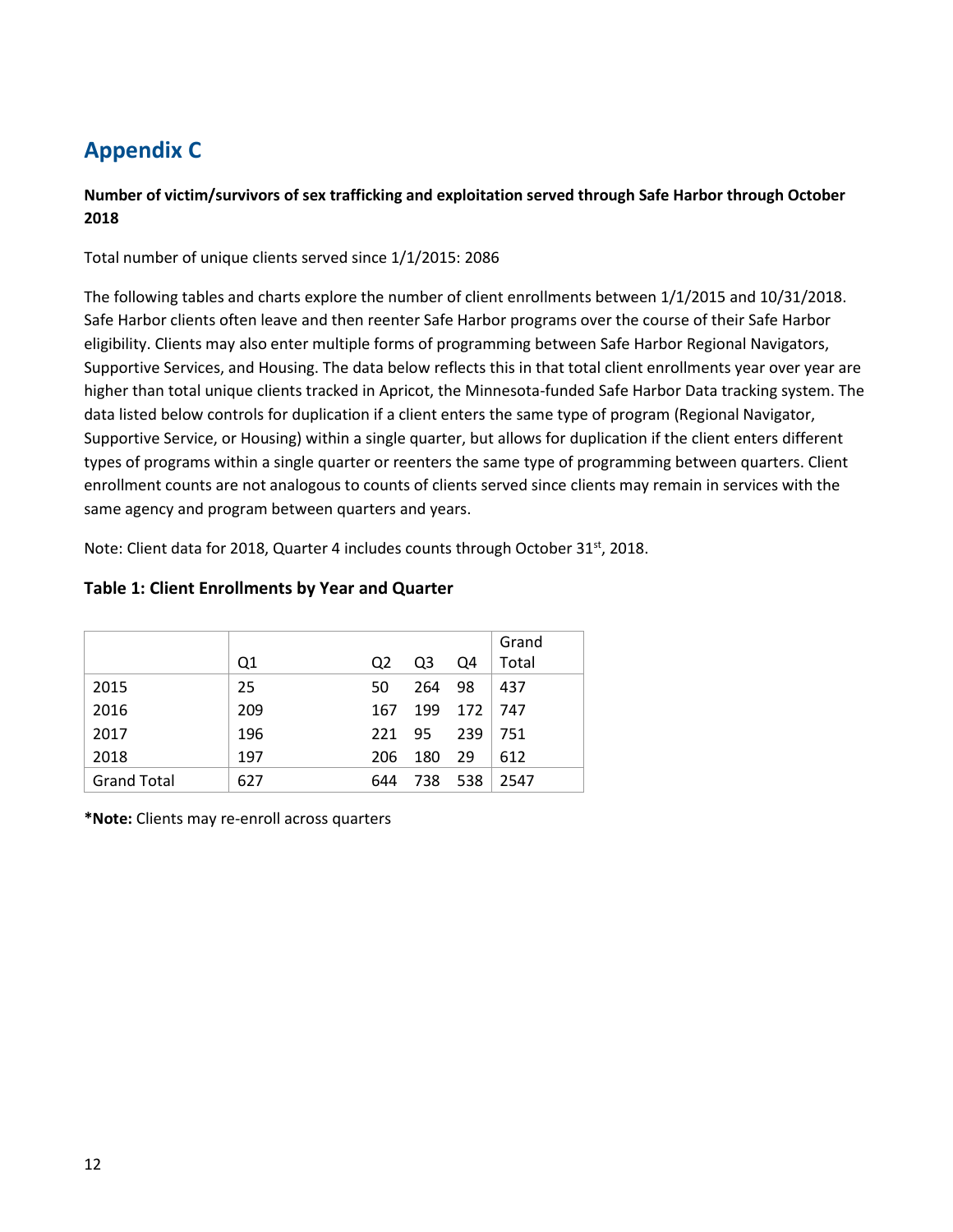



**Chart 2: Safe Harbor Client Enrollments by Year and Quarter**

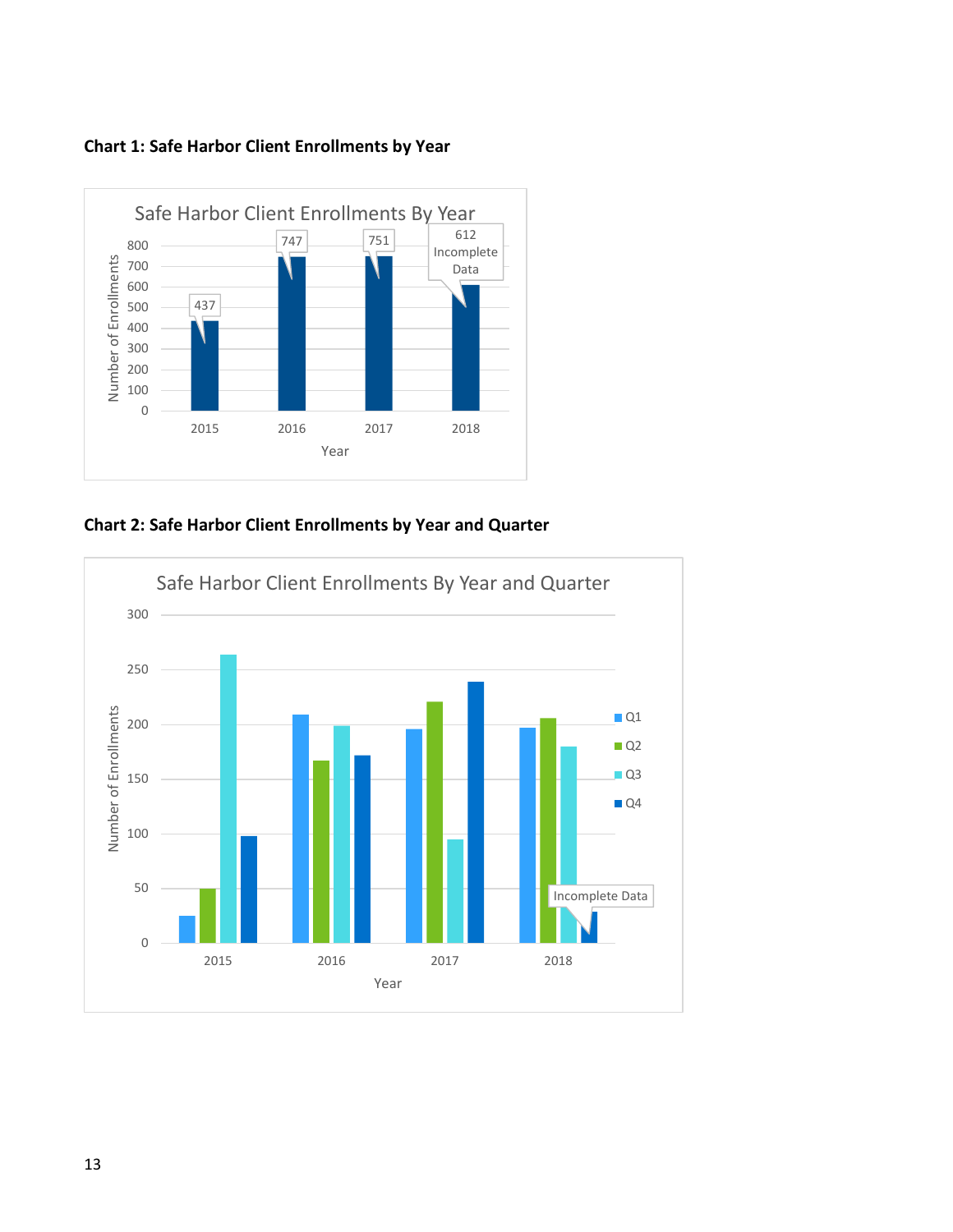

#### **Chart 3: Safe Harbor Client Enrollments by Year and Program\***

**\*Note:** In 2017 the role of Regional Navigator was changed to specifically limit their involvement in long-term direct service provision and to direct their focus more on community assessments/resource identification, trainings, case consultations, protocol development, referrals and short-term direct services when no other service provider is available. This change is reflected in the decreased number of enrollments under the MDH Safe Harbor Regional Navigator grant in 2017 and 2018. However, it has increased the number of enrollments with supportive service providers and allowed regional navigators to incorporate more prevention activities in their work.